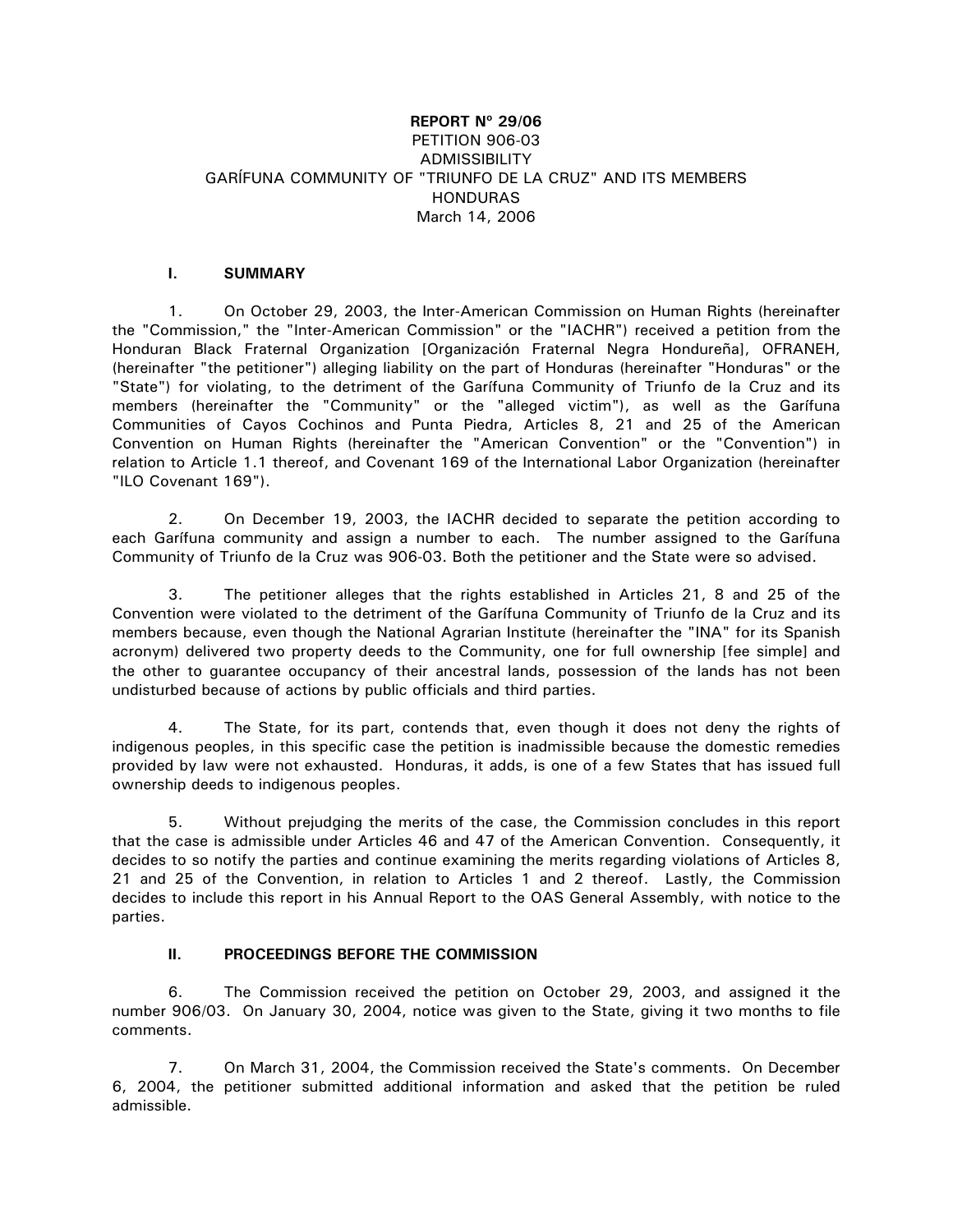8. On October 18, 2005, during the 123rd regular session of the Commission, a hearing was held with representatives of the parties, who presented arguments on admissibility and provided information in writing.

9. On October 19, 2005, additional information supplied by the State was conveyed to the petitioner, giving it one month to comment. On November 9, 2005, the petitioner made a written request that the petition be ruled admissible and asked for a copy of the transcript of the October 18, 2005, hearing. On December 8, 2005, the Commission provided a copy.

10. As regards the precautionary measures procedure, at the hearing held during the Commission's 123rd regular session the petitioner requested precautionary measures to preserve the rights of the alleged victims against alleged violations by the State.<sup>[1](#page-1-0)</sup> On November 10, 2005, the IACHR asked the State to file comments on the request for precautionary measures. On November 18, 2005, the State replied that precautionary measures were not needed because its internal protection mechanisms were sufficient to guarantee the Community's property rights. On January 25, 2006, the petitioner provided additional information.

### **III. POSITIONS OF THE PARTIES**

### **A. The Petitioner**

 $\overline{a}$ 

11. The petitioner explains that the Garífuna people are distributed over various communities and their presence in the present-day territory of Honduras dates back to 1791. For a long time, the petitioner adds, they asked the State to recognize their ancestral possession of their lands.

12. On September 28, 1978, the State, through its National Agrarian Institute (INA) gave them a deed guaranteeing occupancy of 1[2](#page-1-1)6.40 hectares, $<sup>2</sup>$  on the basis of Article 36 of the</sup> Honduran Agrarian Reform Law, which provides:

Lands that when this law takes effect are occupied by villages or hamlets whose existence is not based on a labor contract between their inhabitants and the owner of those lands, shall be expropriated and awarded to the respective community.

Included in the preceding paragraph are portions of properties that have been and are being cultivated by neighbors of the villages or hamlets.

<span id="page-1-0"></span><sup>1</sup> The petitioner asked that the State be barred from entering into legal transactions and contracts involving real estate of the Garífuna Community of Triunfo de la Cruz, because of imminent danger and irreparable harm to the cultural and physical survival of the Garífuna communities, State inaction in the face of countless complaints, the entry into force of a new property law that would hurt the rights of the Garífuna communities, and the new mega-tourism projects in the area.

<span id="page-1-1"></span> $2$  The deed guaranteeing occupancy states: "the Executive Director of the National Agrarian Institute, in the exercise of the authority vested in him by Articles 135 (b) and 144 (a) and (g), in relation to Article 36 of the Agrarian Reform Law, guarantees occupancy of the property measuring 126.4 hectares located in Aldea del Triunfo de la Cruz, Municipality of Tela, Department of Atlántida, which has the following boundaries: to the north, the Caribbean Sea, to the south, Roberto Yuin and the Standard Fruit Company, to the east, Río Plátano, to the west, Roberto Yuin. Executed in favor of the Garífuna Community of Triunfo de la Cruz. Done in the city of Tegucigalpa on September 28, 1979."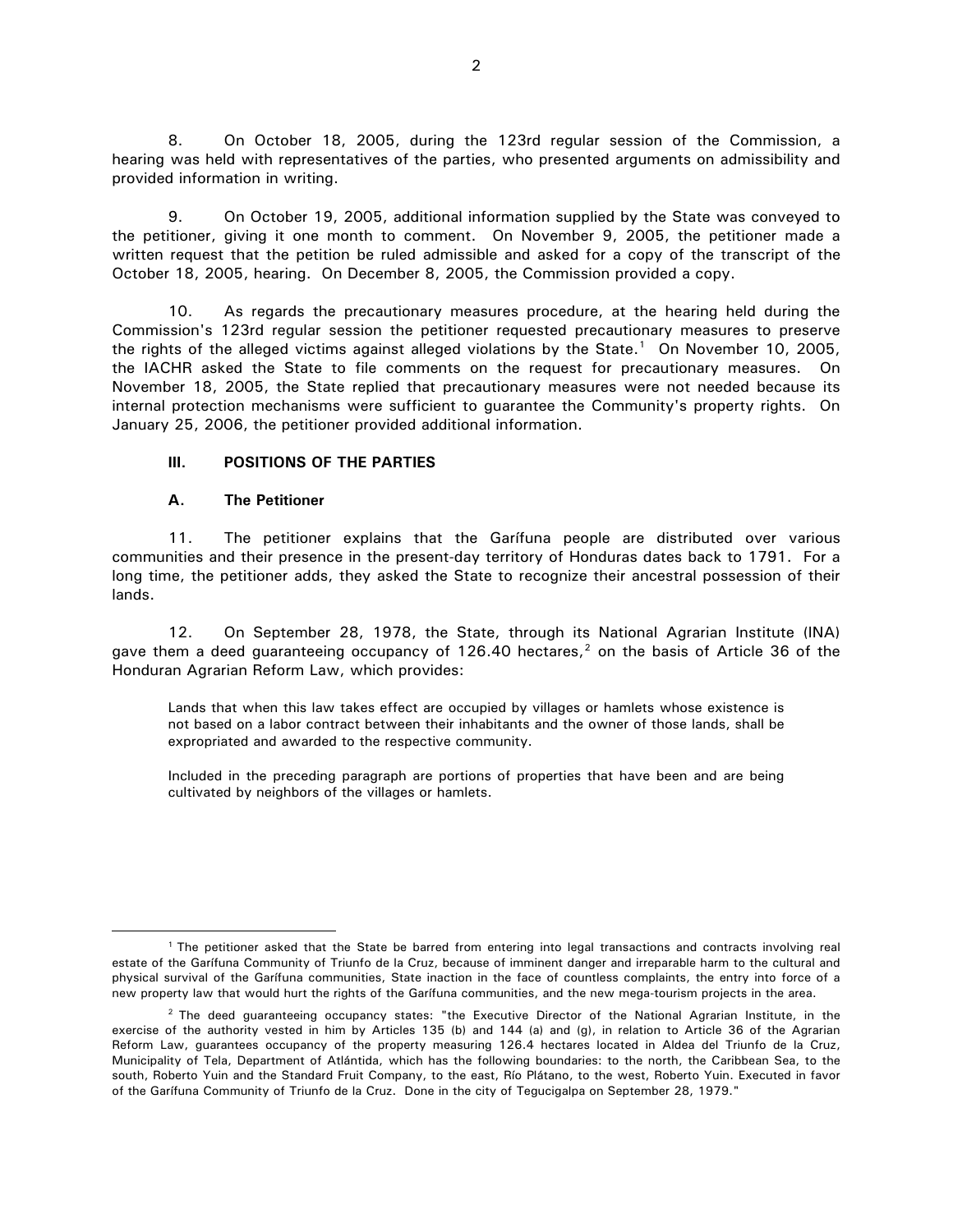13. In addition, the petitioner reports, in 1993 the INA gave the community a deed of full ownership over 380 hectares in a section of land not included in the land covered by the deed guaranteeing occupancy.[3](#page-2-0)

14. The Triunfo de la Cruz Community, despite its titles to the property it occupies, has had serious problems because of the interest of public officials and third parties in their lands, particularly by reason of their tourism potential because they are on the shores of the Caribbean.

15. One example is the conflict over expansion of the downtown area of the Municipality of Tela. In 1989 this municipality asked the INA to enlarge its urban limits, and the INA did so in 1992 by resolution 055-1989, which was submitted to the Ministry of Culture and Tourism for approval because it included a tourist area.[4](#page-2-1) According to the petitioner, the Ministry of Tourism unlawfully authorized that expansion on January 20, 1992, without advising the Community even though the authorization affected Community lands. When its urban limits were enlarged, the Municipality of Tela interpreted that the lands of the Garífuna Community of Triunfo de la Cruz had become its property and it awarded a plot of land to its own Labor Union.

16. In addition, the Municipality bought parcels of land from community members who had no authority to sell, and later transferred that land to a tourism enterprise. According to the petitioner, the municipality did this even though the full ownership deed of the Community clearly states that any sale or donation of lots in the lands awarded to the Triunfo de la Cruz Community must be authorized by the Honduran Tourism Institute and may take place only if the purchasers are descendants of the beneficiary ethnic communities, in this case Garífunas of the Triunfo de la Cruz Community. Several members of the Community were also forced under threats and duress to sell land to businessmen from the firm of *Inversiones y Desarrollo El Triunfo S.A.* (IDETRISA) for a development known as Club Marbella, without any record of authorization by the Honduran Tourism Institute or the purchasers being Garífunas. Members of the Community who opposed the sale were targeted for attacks, including murder and slander, as in the case of community leaders Jesús Alvarez and Oscar Brega, as well as unlawful arrest, as in the case of Alfredo López. These actions ushered in an atmosphere of fear and insecurity that persists in the area.

17. IDETRISA built houses within the property of the Community and the area is now fenced in; Community members are prevented from using that land, which includes an area of farmland.

18. Another problem faced by the Triunfo de la Cruz Community, is the situation of the peasant production cooperative named El Esfuerzo, made up of Community women. In 1996 the Community asked the INA to donate 25 square blocks of the guaranteed occupancy tract of land to this peasant enterprise of Community women, so that they could carry on their activities there. However, because of the expansion of the urban limits of the municipality, the women of the cooperative have been involved for years in a legal battle with the municipality, in which complaints have even been lodged against the cooperative for trespassing, even though it is the municipality that is trespassing on the property. In addition, the municipality has taken steps to harass them, as in 2002, when the yucca plantations of the women's association were destroyed and cattle were

<span id="page-2-0"></span><sup>&</sup>lt;sup>3</sup> This provides that, notwithstanding the transfer, title is subject to the condition that if the sale or donation of parcels from the awarded land is allowed, it will be authorized for tourism projects approved by the Honduran Tourism Institute in favor of descendents of the beneficiary ethnic community.

<span id="page-2-1"></span><sup>4</sup> It is important to note that the second paragraph of this document reads: "exclude from the limits of the urban area the land awarded to the beneficiaries of the Agrarian Reform prior to this resolution until the total value thereof has been canceled," and item 3 reads: "this statement is without prejudice to the right of ownership and possession of individuals or corporations within the boundaries of the area (Triunfo)."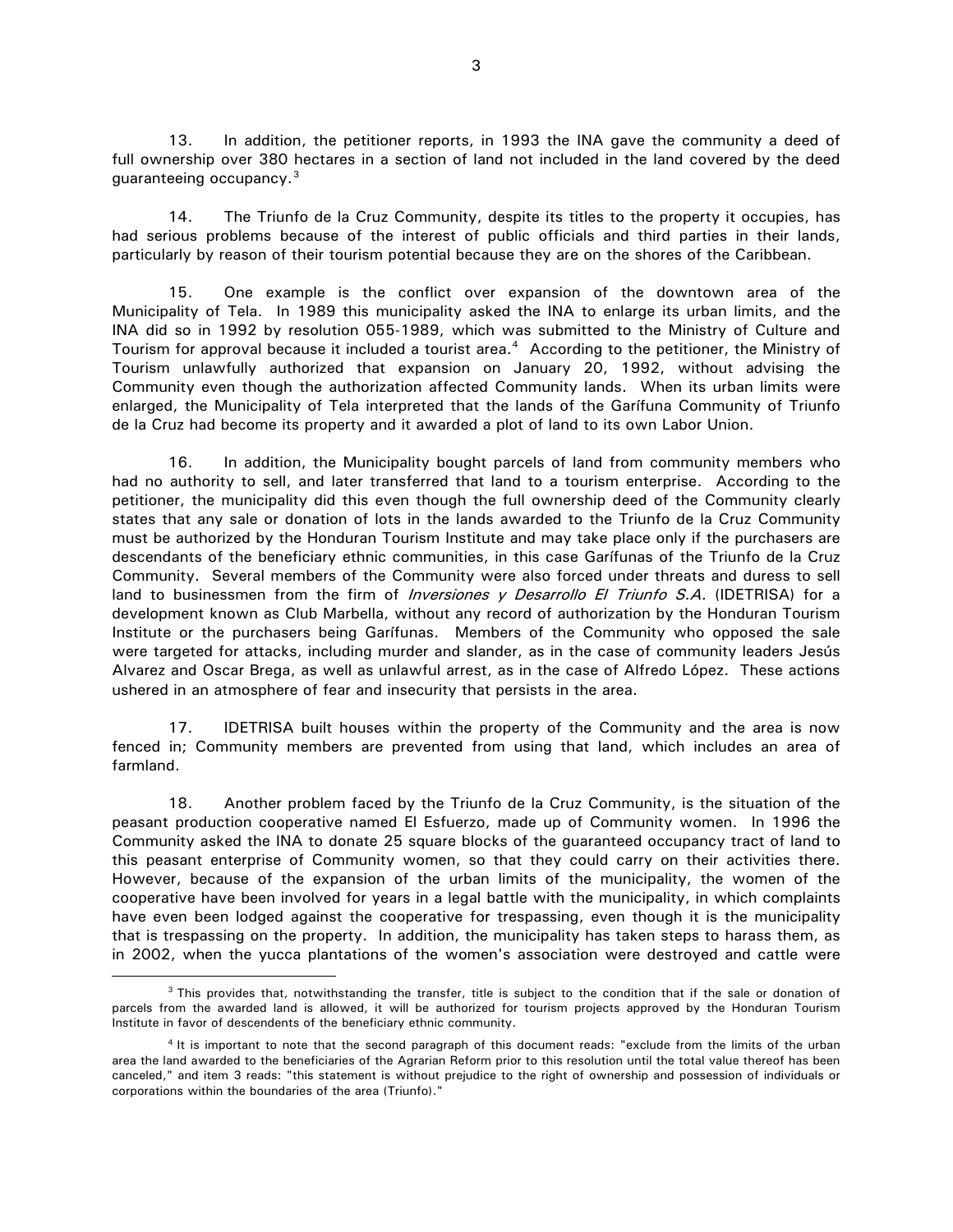brought into the plantings. The report to the Criminal Investigation Bureau led nowhere and the problem continues to this day.

19. To stop the dispossession of their lands, a Committee to Defend the Land of Triunfo (CODETT) was formed. It reported to the authorities the various actions of third parties bent on appropriating the Community's land. CODETT requested certification of land sales in the Community, collected testimony and documentary evidence and reported matters to the municipality, to the INA and to the Prosecutor's Office for Ethnic Groups, with no positive results.

20. Concerning the exhaustion of internal remedies, the petitioner states that all actions taken to protect the property rights of the Triunfo de la Cruz Community have been fruitless. In the case of IDETRISA a criminal action was filed with the courts and, in the lower courts, municipal officials who took part in the fraudulent sales were found guilty. However, on appeal, the decision was reversed and this last decision was later upheld by a higher court. No notice of this last decision was given to the Community, which found out about it on July 8, 2003. Nor was the Community notified of the decision to expand the urban limits of the Tela Municipality, thus preventing the Community from taking legal action against it.

21. The expectation of large financial returns on the part of the power elite involved in these transactions has cut off access to effective judicial protection. The Community is constantly being harassed by the authorities, making it difficult or materially impossible to gain access to and exhaust internal remedies or collect evidence. Bowing to pressure, lawyers refuse to defend the Community, and such domestic actions as have been filed have proved to be ineffective, resulting in a continual violation of the rights of the Community to peaceably enjoy the lands given to it by the State itself. The climate of harassment, coupled with the fact that lawyers will not represent them for fear of reprisals, the disappearance of dossiers<sup>[5](#page-3-0)</sup> and the persecution of Community leaders are all substantiated in case 12387 (Alfredo López v. Republic of Honduras), which the Commission brought to the Inter-American Court of Human Rights (hereinafter the "Inter-American Court" or the "Court"). The Community tried many times to obtain supporting documentation but the search for such evidence was fruitless, because the Municipality of Tela and the INA refused to turn it over. All this, added to the lack of financial resources, places the Community in a situation of inequality and legal defenselessness.

22. Based on the above, the petitioner asks for a ruling that prior exhaustion of domestic remedies has been complied with and that July 8, 2003, the date on which the INA made known the final court decision in the case of IDETRISA, serve as the date from which to count the sixmonth period prescribed by the Convention. It would be pointless, the petitioner adds, to lodge an administrative action because the defendants were acquitted in the criminal courts, thereby leaving the plaintiffs in a situation of total legal defenselessness, inasmuch as not even lawyers are willing to represent them.

23. This defenselessness is aggravated by the poverty of the Community's inhabitants. The Commission is asked to pay special attention to this factor, which detracts from their ability to defend themselves. As documentary evidence, the petitioner submits the complaints that were filed with the authorities since the Community began to have problems with their lands in Triunfo de la Cruz.

<span id="page-3-0"></span><sup>&</sup>lt;sup>5</sup> It is explained, for instance, that in response to a request made to the INA, the Garífuna community of San Juan de Tela was issued a final deed of ownership of a tract of land measuring 328 hectares, which deed is to be found in dossier 27660 that has disappeared from COHDEFOR, the organization for protected areas of Tela and the Municipality of Tela. This was reported to the Ministry of Justice and remains unresolved.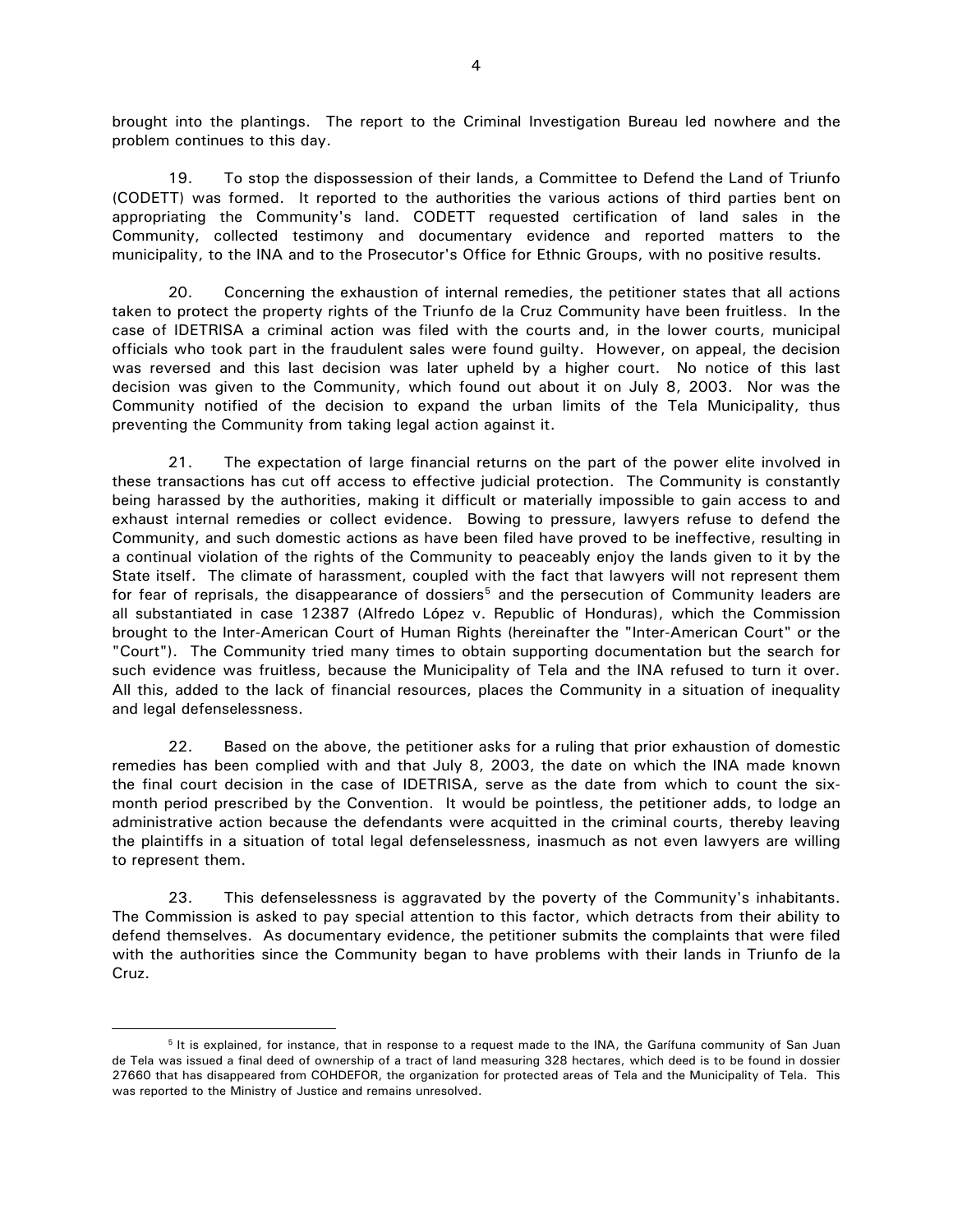24. The petitioner ends by saying that the Community is uneasy about the future, because it continues to receive threats, and one of the witnesses who was to attend the hearing held by the IACHR had his house set on fire. In deciding on the admissibility of the petition, the Commission should take account of the particular characteristics of this case, inasmuch as internal remedies are not accessible. This should open the way to appeal to the IACHR. There is, the petitioner argues, a continual and obvious violation of human rights in this case, which should render the requirement on exhaustion of domestic remedies inapplicable. In addition, in hearing before the Commission, the petitioner argued that the trend in international tribunals with regard to exhaustion of domestic remedies, reflected in the case law of the European Court of Human rights, is to interpret these cases with flexibility and in the light of the political and legal conditions prevailing in each country.

### **B. The State**

25. On March 30, 2004, the State filed comments on the petition, stating that in the mid-1900s the alleged victim reported its community village land in the Municipality of Tela. The National Agrarian Institute, in 1979, issued to the Community of Triunfo de la Cruz a deed guaranteeing occupancy of 126.40 hectares, thereby recognizing the possession the Community had exercised up to that time.

26. In November 1993, moreover, the INA gave the Community a definitive deed of ownership over an area of 380.52 hectares and in September 2001 added a deed for 253.48 hectares, thus enlarging its territory. The territory in question and the deeds issued to the Garífuna Community of Triunfo de la Cruz are private in terms of their legal nature and are included within the urban radius of the Municipality of Tela.

27. In January 2002 the alleged victim asked for allocation, by way of expropriation, of an area that was granted in full ownership by the Municipality of Tela to its municipal labor union. The union objected to enlarging the deed of the Garífuna Community of Triunfo de la Cruz, but its opposition was overruled by the INA, leading to further investigations. At present, the area is not being used because the conflict has yet to be resolved.

28. The allocation process, as explained by the State, begins at the INA with a request to expropriate private lands when their owners are not using them efficiently.

29. The INA, the State indicates, is willing to resolve the issue and is making efforts toward that end, such as asking for reports on payment of taxes to the proper agencies, so as to corroborate the possession exercised over the properties in question. The alleged victims should follow the internal procedural steps; their appeal to the IACHR fails to recognize the efforts made by Honduras to protect its indigenous peoples and the Garífuna people.

30. As for the domestic procedure to be followed, the State explains that the allocation procedure starts at the National Agrarian Institute, either its central or regional offices, with a view to expropriating private lands inadequately used by their owners. This is a way of recovering national and community land illegally held by private individuals. The State says that this procedure may be set in motion by the INA itself or by a complaint from a group or a community filing a sworn affidavit. Proceedings take place ex officio up to a certain point, then a second stage takes place before the National Agrarian Council acting as High Tribunal for agrarian affairs, as established in Articles 58, 137 and 150 of the Agrarian Reform Law and Articles 1, 2, 137, 138, 139, 140 of the Administrative Procedure Law. The interested party is at liberty to use the above procedure and offer such evidence as it deems appropriate. After evidence is admitted and produced, a ruling is issued according to the evidence.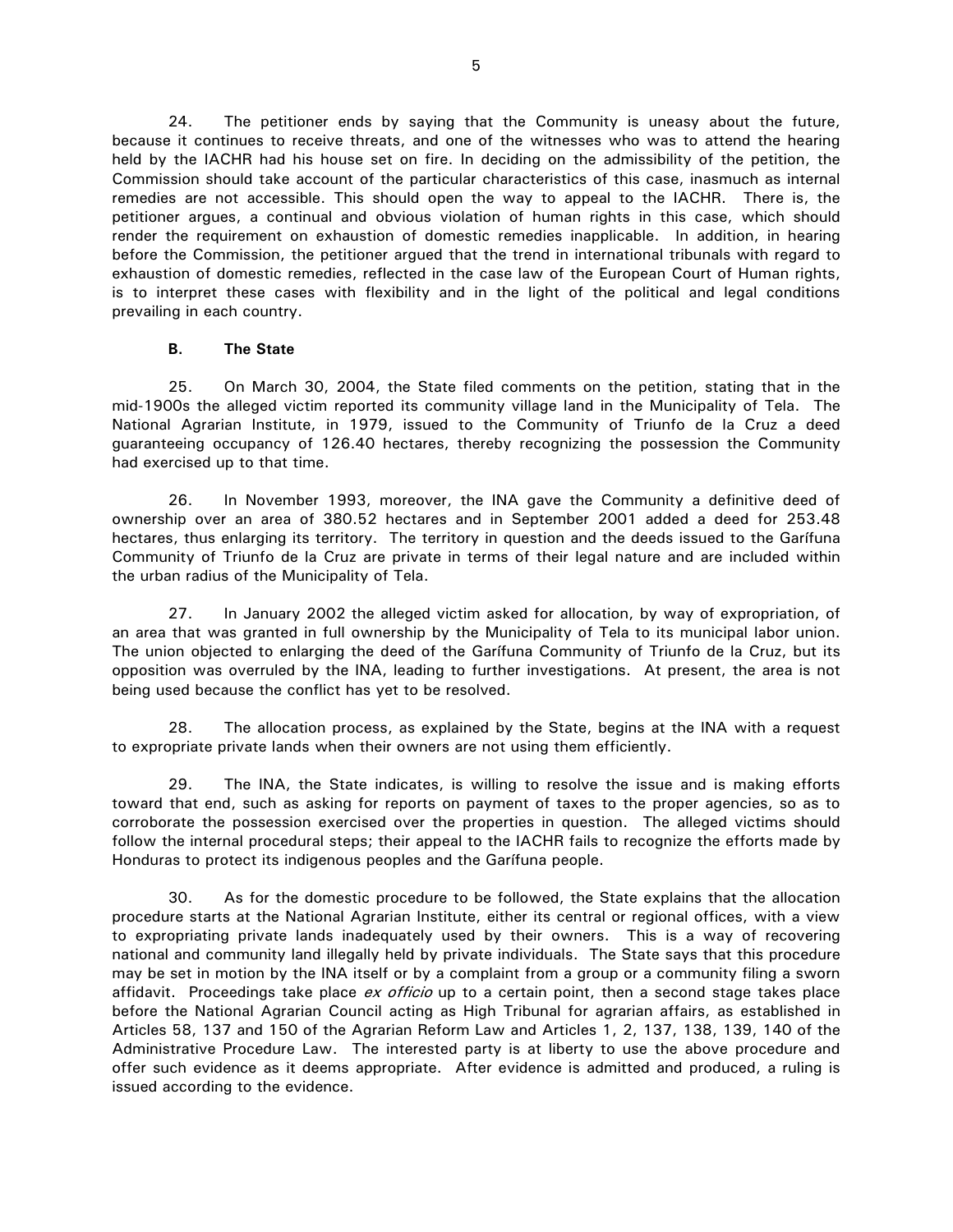31. With regard to the offer of friendly mediation made by the Commission at the hearing of October 18, 2005, the State contends that its willingness to resolve the issue is apparent from the measures taken in this connection in Honduras, and that settling the matter will have a high financial cost, involving payments for parcels of land and improvements. The State is not at present in a sound financial position, it explains, and submits a copy of the position of the Tela municipal labor union opposing the request to expand the deed submitted by the petitioner.

32. At the IACHR hearing, the State said that it understands the mistakes made and that there is still a chance to settle these conflicts through its internal procedures.

33. Honduras, the State argues, does not deny the rights of these communities and is one of a few States to have issued full ownership deeds to indigenous peoples. But in this particular case the alleged victims did not exhaust the remedies available under Honduran law. Accordingly, the petition should be ruled inadmissible.

### **IV. ANALYSIS**

# **A. Competence of the Commission** *ratione loci, ratione temporis* **and** *ratione materiae*

34. The Commission has jurisdiction *ratione loci* to hear this petition because it alleges violations of rights protected by the American Convention that are said to have taken place in the territory of a State Party.

35. The Commission has jurisdiction *ratione personae* in terms of passive standing because the complaint is directed against a State Party, as generically provided in Article 44 of the Convention.

36. The Commission has jurisdiction *ratione personae* because of the active standing of members of the Triunfo de la Cruz Community under Article 44 of the Convention, which prescribes that "any person or group of persons, or any nongovernmental entity legally recognized in one or more member states of the Organization" may petition the Commission concerning complaints of violation of the Convention by a State Party to the detriment of one or more individuals.

37. The Commission has jurisdiction *ratione temporis* because the events complained of allegedly took place when the obligation to respect and guarantee the rights established in the Convention was already in force for Honduras, which ratified the Convention on September 8, 1977.

38. Lastly, the Commission has jurisdiction *ratione materiae* because the petition complains of events that, if proven, would be violations of Articles 1 (obligation to respect rights) 8 (right to a fair trial) 21 (right to private property) and 25 (right to judicial protection).

39. Concerning the petitioner's quest for a finding that Honduras violated ILO Covenant 169, the Commission has no jurisdiction in the matter, although it may and must use it as a standard of interpretation of the obligations prescribed by the Convention, as established in Article 29 thereof.

### **B. Other admissibility requirements**

### **1. Exhaustion of internal remedies**

40. Article 46.1 of the Convention states that for a petition or communication filed under Articles 44 or 45 to be admitted by the Commission a) the remedies under domestic law must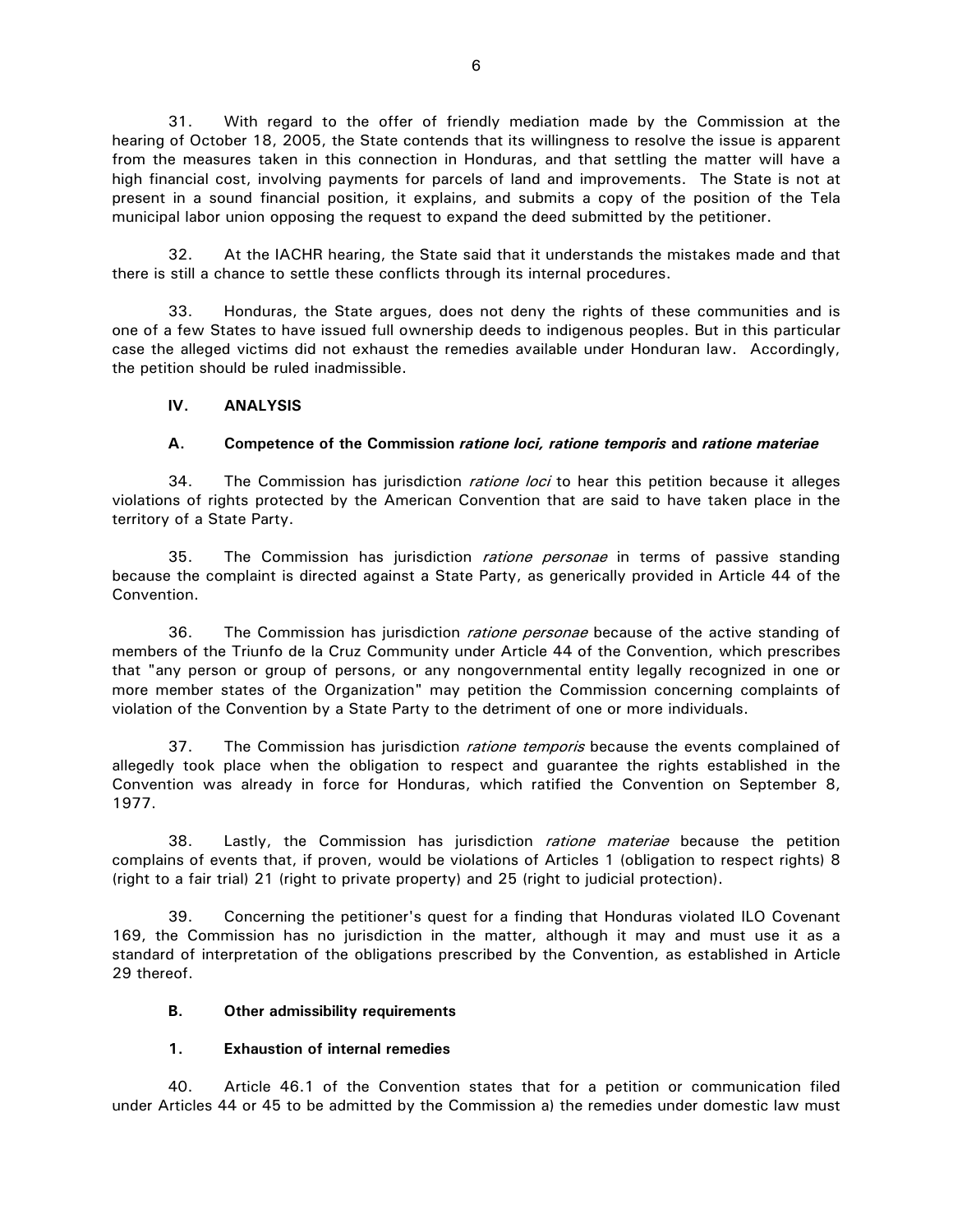have been pursued and exhausted in accordance with generally recognized principles of international law. $6$  This provision does not apply, according to subparagraph 2, when a) the domestic legislation of the state concerned does not afford due process of law for the protection of the right or rights that have allegedly been violated; b) the party alleging violation of his rights has been denied access to the remedies under domestic law or has been prevented from exhausting them; or c) there has been unwarranted delay in rendering a final judgment under the aforementioned remedies.

41. Both the Court and the Commission have repeatedly declared that, under generally recognized principles of international law and practice, the rule requiring prior exhaustion of internal remedies is intended for the benefit of the State, to spare it from having to defend against charges before an international body before having had an opportunity to remedy them on its own.<sup>[7](#page-6-1)</sup>

42. In this case, the State alleges that the petition is inadmissible because domestic remedies have not been exhausted by the petitioner, who should have completed the administrative procedure provided in the Agrarian Reform Law and the Administrative Procedure Law. The State argues that this administrative procedure may be set in motion  $ex$  officio by the INA or by a complaint from a group or a community filing a sworn affidavit, and that the proceedings are conducted to some extent ex officio and the appeal is to the National Agrarian Council, which serves as a High Court for agrarian matters.

43. The petitioner, for its part, argues for the admissibility of the petition on the basis of the exception in Article 46.2.b of the Convention and Article 31.2.b of the Rules of Procedure of the IACHR, contending that it was materially impossible to exhaust the remedies because the plaintiffs were denied access to or the possibility of exhausting them. Such legal actions as they were able to take domestically were ineffective, resulting in a continual violation of the right of the Garífuna Community of Triunfo de la Cruz to peaceably enjoy the territory recognized to it by the State itself.

44. The events reported in this case have to do with effectively protecting the right of the Garífuna community to its collective property. The Commission has repeatedly declared that under international law in general and Inter-American law in particular, special protection is required for indigenous peoples and communities of African descent to enable them to exercise full and equal rights alongside the rest of the population. $8$  The Court, in turn, has held with respect to indigenous peoples that it is essential for States to insure effective protection with due regard for their singularities, economic and social characteristics, special vulnerability, customary law, values, practices and customs.<sup>[9](#page-6-3)</sup>

<span id="page-6-0"></span><sup>6</sup> I/A Court H.R., Exceptions to the Exhaustion of Internal Remedies (Article 46.1, 46.2.a and 46.2.b of the American Convention on Human Rights), Advisory Opinion OC-11/90 of August 10, 1990, Ser. A No. 11, para. 17.

<span id="page-6-1"></span><sup>&</sup>lt;sup>7</sup> See Report N° 5/04, Petition 720/00, Admissibility, Eduardo Kimel, Argentina, February 24, 2004, para. 31; I/A Court H.R., Viviana Gallardo et al., November 13, 1981, Ser. A No. G 101/81, para. 26.

<span id="page-6-2"></span><sup>&</sup>lt;sup>8</sup> IACHR, Resolution on "Special protection of indigenous populations. Action to combat racism and racial discrimination," cited in IACHR, Yanomami Case, Report 12/85, 1984-85 IACHR Annual Report, para. 8; Report on the Status of Human Rights of a Segment of the Nicaraguan Population of Miskito Origin, OEA/Ser.L/V/II .62, Doc. 10 rev. 3 (November 29, 1983); IACHR, Second and Third Reports on the Status of Human Rights in Colombia, 1993, 1999; Draft American Declaration on the Rights of Indigenous Peoples, approved by the IACHR at its 95th regular session, February 26, 1997; 1997 IACHR Annual Report, Chapter II; IACHR, Report on the Status of Human Rights in Ecuador, OEA, Ser.L/V/II .96, Doc. 10 rev. 1, April 24, 1997, Chapter IX; IACHR Report No. 40/04, Case 12.053, Merits, Indigenous Mayan Communities of the De Toledo District, Belize, October 12, 2004.

<span id="page-6-3"></span><sup>&</sup>lt;sup>9</sup> I/A Court H.R., Case of the Indigenous Community Yakye Axa. Judgment of June 17, 2005. Series C No. 125, para. 63.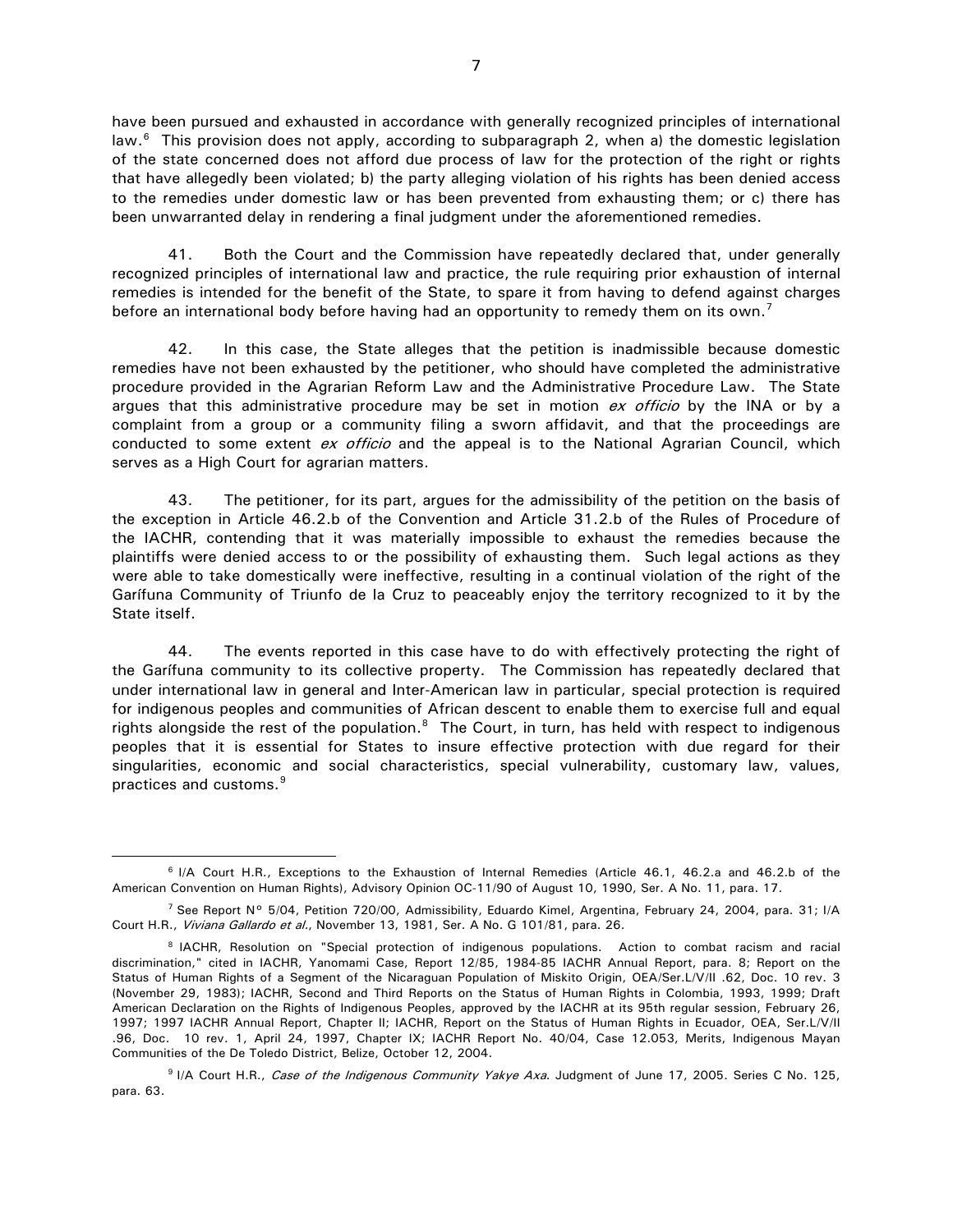45. Reviewing the available documentation, the Commission concludes that the representatives of the Triunfo de la Cruz Community have repeatedly complained to the INA about actions of third parties that affect their peaceable and undisturbed enjoyment of their territory. The documents provided by the petitioner also show that legal actions were initiated as well to protect Community land from third parties.<sup>10</sup> Nevertheless, the Commission notes that both administrative and judicial actions have been fruitless and the conflict has endured for over 10 years.

46. As stated, the rule requiring prior exhaustion of internal remedies is intended for the benefit of the State, for it seeks to forestall its appearance before an international body to defend against charges before having had a chance to remedy the problem on its own. In this case the State argued that the proper procedure to be exhausted by the petitioner before bringing the matter to the Commission was administrative and could be set in motion by the appropriate government agency on its own. The Commission notes that the situation complained of is more than 10 years old and has had many serious consequences for the members of the Garífuna Community of Triunfo de la Cruz even as the State, though it had been made specifically aware of that situation by the competent authorities, did not take the necessary measures to resolve the issue.

47. The Commission believes it is also important to note that the exceptions to the rule on exhaustion of domestic remedies in Article 46.2 of the Convention are strictly connected with the determination of possible violations of certain rights guaranteed in the Convention, such as the rights to a fair trial and to judicial protection. Article 46.2, however, because of its nature and purpose, is a provision that stands on its own vis-à-vis the Convention's substantive rules. Consequently, whether exceptions to the rule on prior exhaustion of domestic remedies are applicable is a question that must be answered prior to and separately from the analysis of the merits, inasmuch as it depends on a standard of review that differs from the standard used to establish a violation of Articles 8 and 25 of the Convention. The causes and effects of the inability to exhaust domestic remedies in the present case will be analyzed, as appropriate, in the IACHR report on the merits of the case, so as to establish whether they constitute violations of the Convention.

48. The Commission believes that the intent of the alleged victims to avail themselves of the internal remedies offered by the State for protection of their ancestral territory has been established, but those remedies did not provide effective protection. The many actions documented by the petitioner show, in the view of the Commission, many occurrences that are not isolated but rather permanent in nature, within a general situation of defenselessness of the ancestral lands of the Garífuna Community of Triunfo de la Cruz.

49. Accordingly, considering the many remedies attempted by the alleged victims in the present case, the Commission finds that the exceptions in Article 46.2, subparagraphs a and b of the Convention are applicable, thereby rendering inapplicable the requirements of the Convention on exhaustion of internal remedies.

<span id="page-7-0"></span><sup>&</sup>lt;sup>10</sup> The documents provided by the petitioner and included in the IACHR case file show at least the following actions taken by the representatives of the Garífuna Community of Triunfo de la Cruz with regard to the alleged events: Request to the National Agrarian Institute of June 27, 1969, dossier No. 2000; complaint field with the Prosecutor for Ethnic Groups, dated September 17, 1994; criminal complaint dated June 11, 1996; complaint to the Ministry of Justice dated October 8, 1996; complaint to the Attorney General dated November 30, 1998; complaint to the Prosecutor's Office of the Municipality of Tela dated March 22, 2001; complaint to the Ministry of Justice dated February 18, 2002; complaint to the Special Prosecutor for Ethnic Groups and to the National Agrarian Institute dated February 18, 2002; complaint to the Prosecutor's Coordinator of the Justice Department of Tela, dated February 27, 2003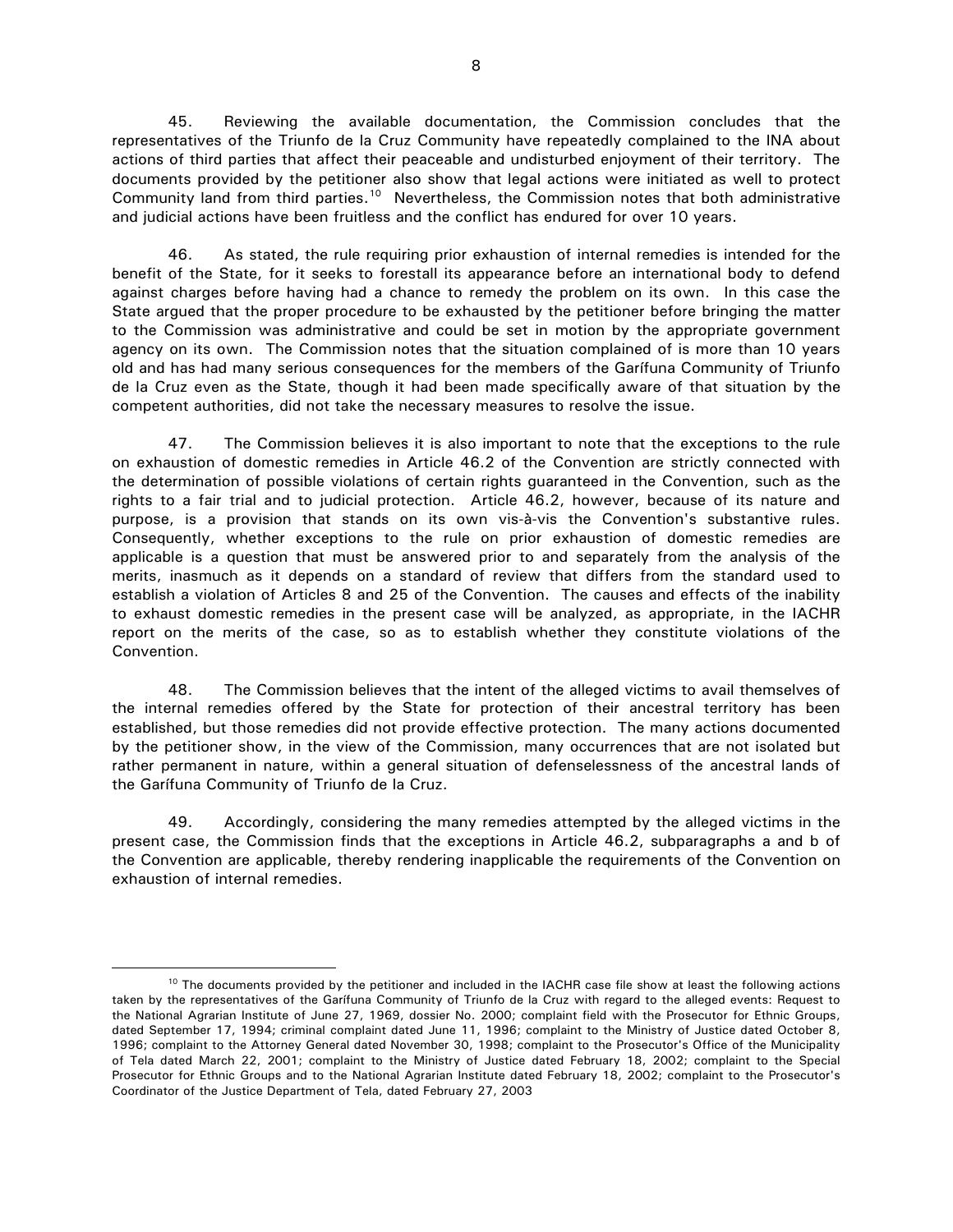#### **2. Filing deadline**

50. Article 46.1.b of the Convention stipulates as a requirement for admissibility of a petition that it must be "lodged within a period of six months from the date on which the party alleging violation of his rights was notified of the final judgment." Under Article 46.2, the provision of Article 46.1.b does not apply when: a) the domestic legislation of the state concerned does not afford due process of law for the protection of the right or rights that have allegedly been violated; b) the party alleging violation of his rights has been denied access to the remedies under domestic law or has been prevented from exhausting them; or c) there has been unwarranted delay in rendering a final judgment under the aforementioned remedies.

51. In this case, compliance with Article 46.1.b of the Convention is connected with application of the exceptions to the exhaustion of internal remedies established by the Convention itself, as discussed in the preceding paragraphs.

52. Consequently, the Commission finds that the petition is not subject to the requirement of Article 46.1.b of the Convention and has been filed within a reasonable time frame.

### **3. Duplication of procedures and** *res iudicata*

53. An admissibility requirement under Article 46.1.c of the Convention is "that the subject of the petition or communication is not pending in another international proceeding for settlement."

54. The Commission believes that the subject of this petition is not pending in another international proceeding for settlement and does not duplicate a petition already examined by the Commission or by another international body. It concludes, consequently, that the requirement of Article 46.1.c has been met.

### **4. Characterization of the alleged events**

55. In order to admit a petition the Commission must determine whether the events described in it tend to establish a violation of rights protected by the Convention, as required by Article 47.b, or whether the petition should be dismissed because it is "manifestly unfounded" or out of order, as prescribed by Article 47.b.

56. The Commission is of the view that the petitioner's complaints, should they meet all requirements and be shown to be true, could tend to establish a violation of rights protected by the Convention. The standard to be used in making this determination differs from the one employed to rule on the merits. The Commission must make a *prima facie* assessment to determine whether the complaint shows an apparent or possible violation of a right protected by the Convention. This is a summary review and entails no prejudgment on the merits of the dispute.

57. The Commission believes that, if the facts alleged by the petitioner are proven, they might constitute a violation of rights protected by Articles 8, 25 and 21 of the Convention in relation to Articles 1 and 2 thereof. Consequently, the requirement of Article 47.b of the Convention has been met.

### **V. CONCLUSIONS**

58. The Commission concludes that the petition is admissible under the exceptions established in Article 46.2, subparagraphs a and c of the Convention, based on the preceding facts and law, without prejudging the merits of the case.